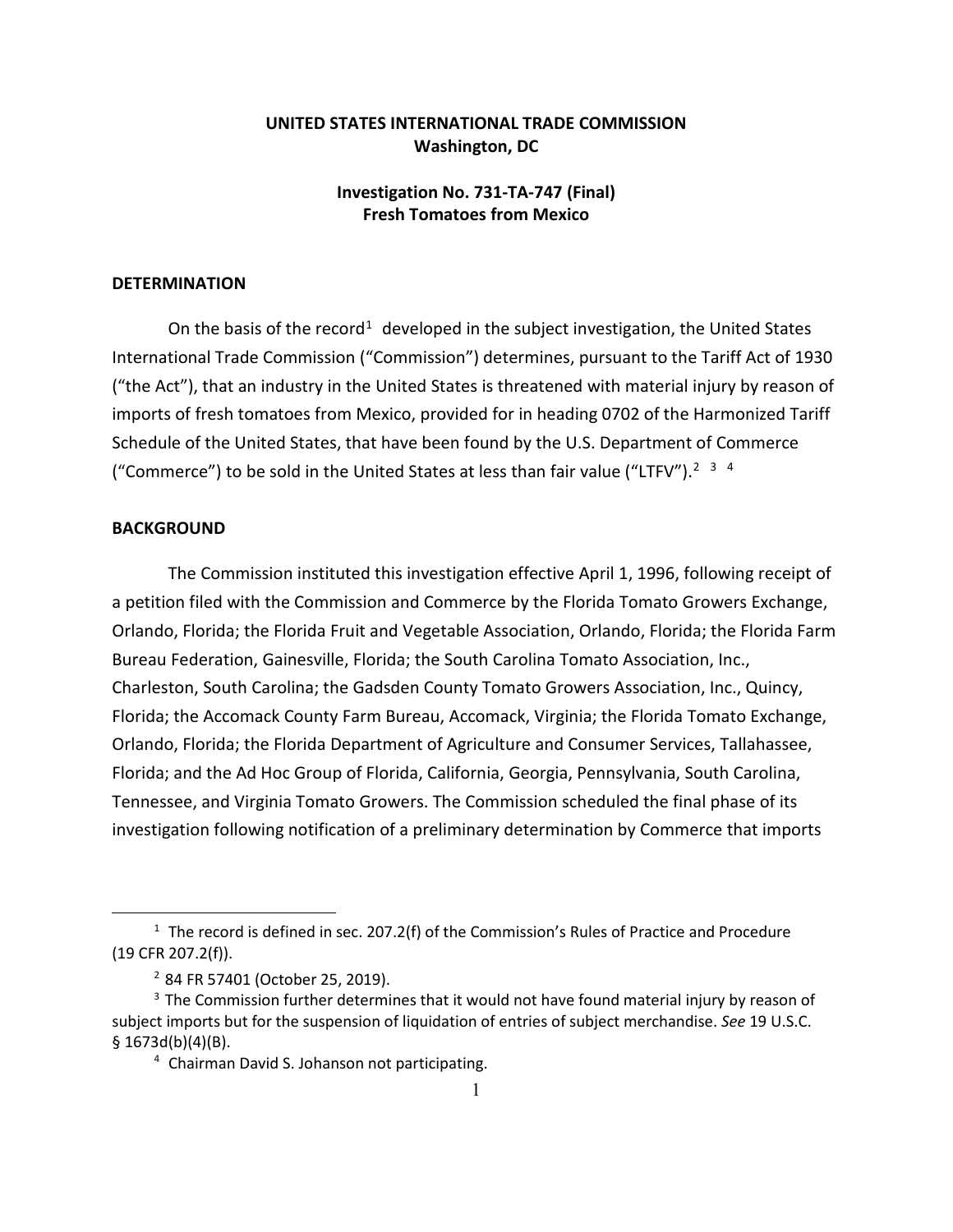of fresh tomatoes from Mexico were being sold at LTFV within the meaning of section 733(b) of the Act (19 U.S.C. 1673b(b)).

The Commission commenced the final phase of its investigation on August 21, 1996.<sup>[5](#page-1-0)</sup> On October 28, 1996, Commerce issued its preliminary determination that imports of fresh tomatoes from Mexico were being sold at LTFV in the United States and announced that Commerce and certain producers/exporters of fresh tomatoes from Mexico had signed a suspension agreement.<sup>[6](#page-1-1)</sup> Also on October 28, 1996, Commerce suspended the final phase of its investigation.<sup>[7](#page-1-2)</sup> On November 1, 1996, the Commission suspended the final phase of its investigation.[8](#page-1-3)

On October 1, 2001, the Commission instituted its first five-year review to determine whether termination of the suspended investigation on fresh tomatoes from Mexico would likely lead to a continuation or recurrence of material injury.<sup>[9](#page-1-4)</sup> On January 4, 2002, the Commission determined that it would conduct a full review concerning the suspended investigation on fresh tomatoes from Mexico.<sup>[10](#page-1-5)</sup> On July 30, 2002, Commerce terminated the suspension agreement, and Commerce and the Commission terminated their reviews of the suspended investigation and resumed their final phase antidumping investigations.<sup>[11](#page-1-6)</sup> On December 16, 2002, Commerce and the Commission suspended their resumed final phase investigations when Commerce signed a new suspension agreement with certain growers/exporters of fresh tomatoes from Mexico.[12](#page-1-7)

On November 1, 2007, the Commission instituted its second five-year review to determine whether termination of the suspended investigation on fresh tomatoes from Mexico would likely lead to a continuation or recurrence of material injury.<sup>[13](#page-1-8)</sup> On January 18, 2008, Commerce terminated the suspension agreement, and Commerce and the Commission

 $\overline{a}$ 

<span id="page-1-0"></span><sup>5</sup> 61 FR 46823 (September 5, 1996).

<span id="page-1-1"></span><sup>6</sup> 61 FR 56618 (November 1, 1996).

<span id="page-1-2"></span><sup>7</sup> 61 FR 56618 (November 1, 1996).

<span id="page-1-3"></span><sup>8</sup> 61 FR 58217 (November 13, 1996).

<span id="page-1-4"></span><sup>9</sup> 66 FR 49975 (October 1, 2001).

<span id="page-1-5"></span><sup>10</sup> 67 FR 3229 (January 23, 2002)

<span id="page-1-6"></span><sup>&</sup>lt;sup>11</sup> 67 FR 50858 (August 6, 2002); 67 FR 53361 (August 15, 2002); 67 FR 5685 (September 5, 2002).<br><sup>12</sup> 67 FR 77044 (December 16, 2002); 67 FR 78815 (December 26, 2002).

<span id="page-1-7"></span>

<span id="page-1-8"></span><sup>13</sup> 72 FR 61903 (November 1, 2007).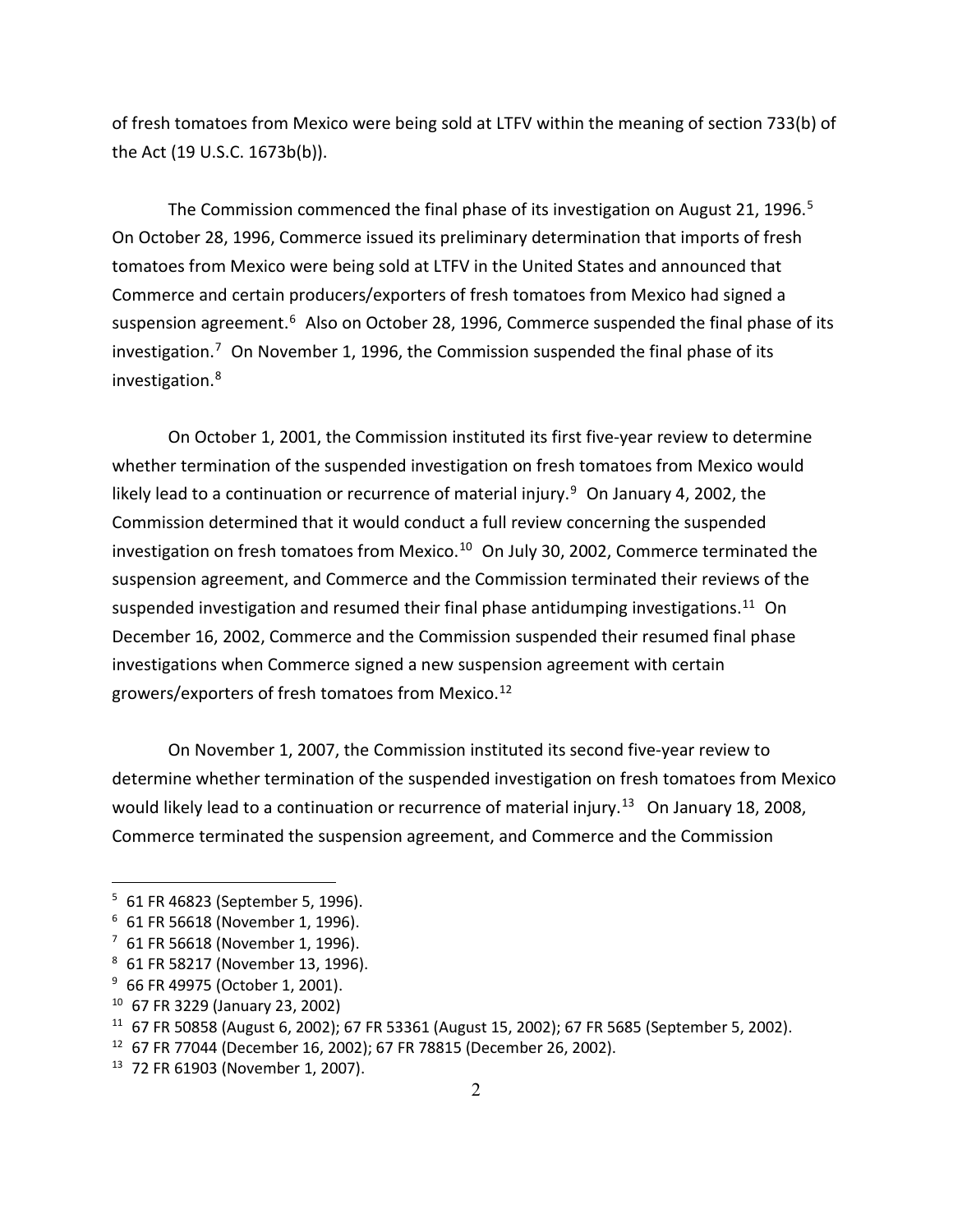terminated their reviews of the suspended investigation and resumed their final phase antidumping investigations.<sup>[14](#page-2-0)</sup> On January 22, 2008, Commerce and the Commission again suspended their resumed final phase investigations when Commerce signed a new suspension agreement with certain growers/exporters of fresh tomatoes from Mexico.<sup>[15](#page-2-1)</sup>

On December 3, 2012, the Commission instituted its third five-year review to determine whether termination of the suspended investigation on fresh tomatoes from Mexico would likely lead to continuation or recurrence of material injury.<sup>[16](#page-2-2)</sup> On March 1, 2013, Commerce terminated the suspension agreement and its review of the suspended investigation and resumed its final phase antidumping investigation.<sup>[17](#page-2-3)</sup> On March 4, 2013, the Commission terminated its review of the suspended investigation and resumed its final phase antidumping investigation.[18](#page-2-4) Also on March 4, 2013, Commerce signed a new suspension agreement with certain grower/exporters of fresh tomatoes from Mexico and again suspended its resumed final phase antidumping investigation.<sup>[19](#page-2-5)</sup> On March 5, 2013, the Commission again suspended its resumed final phase antidumping investigation.<sup>[20](#page-2-6)</sup>

On February 1, 2018, the Commission instituted its fourth five-year review to determine whether termination of the suspended investigation on fresh tomatoes from Mexico would likely lead to continuation or recurrence of material injury.<sup>[21](#page-2-7)</sup> On May 7, 2019, Commerce terminated the suspension agreement and its review of the suspended investigation and resumed its final phase antidumping investigation.<sup>[22](#page-2-8)</sup> Also on May 7, 2019, the Commission terminated its review of the suspended investigation and resumed its final phase antidumping investigation.<sup>[23](#page-2-9)</sup> On September 19, 2019, Commerce signed a new suspension agreement with certain grower/exporters of fresh tomatoes from Mexico and again suspended its resumed final

 $\overline{a}$ 

- <span id="page-2-6"></span><sup>20</sup> 78 FR 16530 (March 15, 2013).
- <span id="page-2-7"></span><sup>21</sup> 83 FR 4676 (February 1, 2018).<br><sup>22</sup> 84 FR 20858 (May 13, 2019).
- <span id="page-2-8"></span>

<span id="page-2-0"></span><sup>14</sup> [73 FR 2887](https://www.federalregister.gov/citation/73-FR-2887) (January 16, 2008); 73 FR 5869 (January 31, 2008).

<span id="page-2-1"></span><sup>15</sup> 73 FR 4831 (January 28, 2008); 73 FR 7762 (February 11, 2008).

<span id="page-2-3"></span><span id="page-2-2"></span><sup>&</sup>lt;sup>16</sup> 77 FR 71629 (December 3, 2012).<br><sup>17</sup> 78 FR 14771 (March 7, 2013).

<span id="page-2-4"></span><sup>18</sup> 78 FR 16529 (March 15, 2013).

<span id="page-2-5"></span><sup>19</sup> 78 FR 14967 (March 8, 2013).

<span id="page-2-9"></span><sup>23</sup> 84 FR 21360 (May 14, 2019); 84 FR 27805 (June 14, 2019).